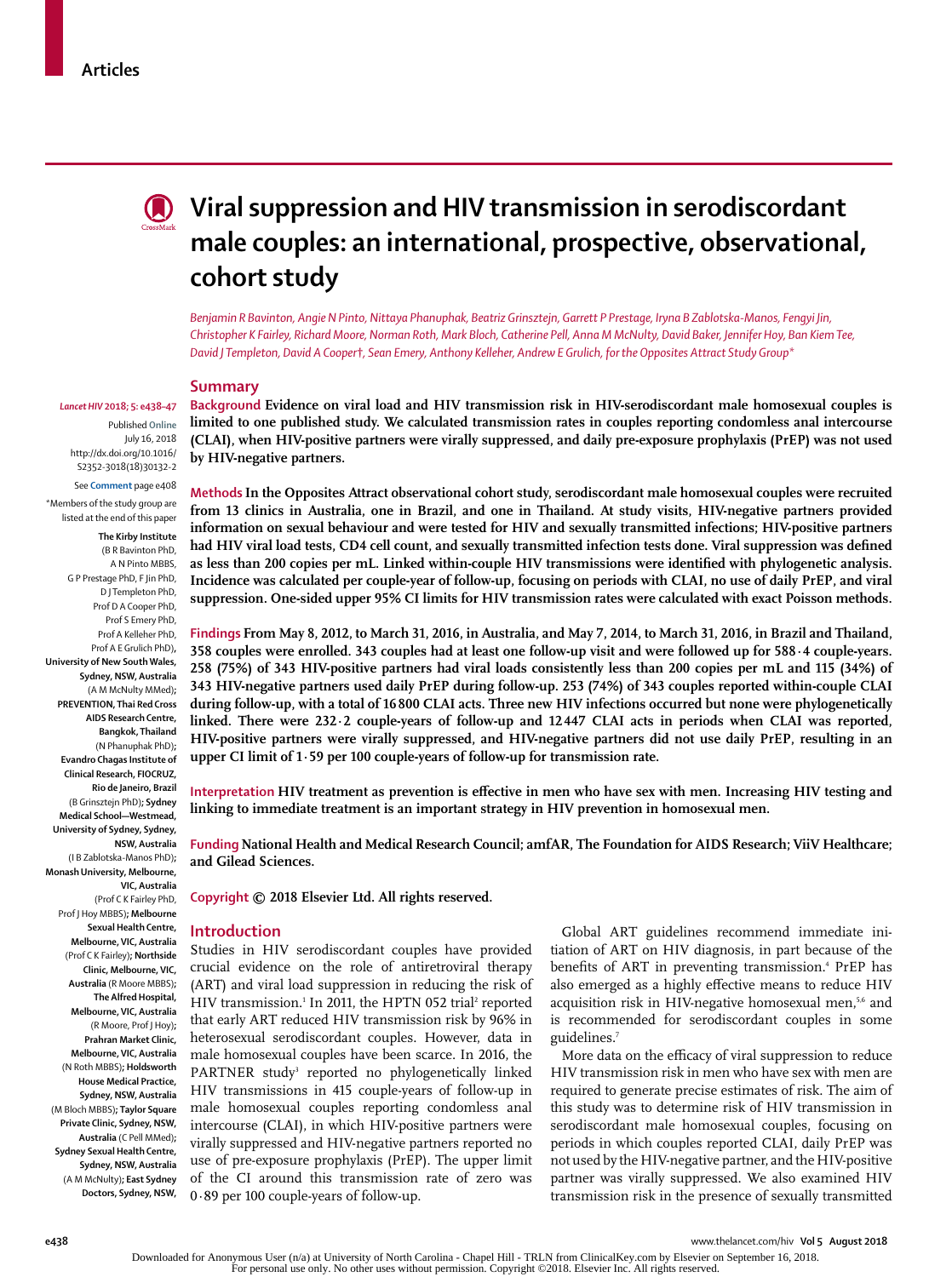### **Research in context**

## **Evidence before this study**

The role of antiretroviral therapy and viral suppression in reducing the risk of HIV transmission has been proven in heterosexual serodiscordant couples, but such data in serodiscordant homosexual male couples are scarce. The only published study reported no phylogenetically linked transmissions in European male homosexual couples during 415 couple-years of follow-up in which condomless anal intercourse was reported, the HIV-positive partners had viral loads less than 200 copies per mL, and the HIV-negative partner was not taking pre-exposure prophylaxis.

#### **Added value of this study**

The Opposites Attract study examined the association between antiretroviral therapy and viral load and HIV transmission in serodiscordant male homosexual couples in Australia, Brazil, and Thailand. The primary aim of this analysis was to measure HIV transmission risk in these couples, focusing on periods in which couples reported condomless anal intercourse, daily pre-exposure prophylaxis was not used by the HIV-negative partner, and the HIV-positive partner was virally suppressed. We also examined transmission risk in the context of concurrent

infections (STIs), recent ART initiation, and combination HIV prevention.

## **Methods**

## **Study design and participants**

Opposites Attract is a prospective, observational, cohort study of serodiscordant male homosexual couples, done in 13 clinics in Australia (Brisbane, Melbourne, and Sydney), one in Rio de Janeiro, Brazil, and one in Bangkok, Thailand. The study protocol is published elsewhere8 and was approved by institutional human research ethics committees in each country as appropriate.

Homosexual men in sexual partnerships were eligible if both partners were aged at least 18 years, one partner was HIV-positive and the other tested HIV-negative at baseline, partners were having anal sex with each other at least monthly (with or without condoms), partners expected they would still be having anal sex with each other at the HIV-positive partner's next viral load test, and both partners agreed to attend clinic visits at least twice per year. Couples were eligible regardless of ART status in HIV-positive partners and PrEP use by HIV-negative partners.

At enrolment, written informed consent was obtained from all participants.

# **Procedures**

Both partners attended an enrolment visit at the clinic where the study was explained. All couples were assessed on their knowledge about how to reduce the risk of HIV transmission and were provided with education, which sexually transmitted infections and recent antiretrovial therapy initiation. No cases of linked transmission within couples were reported. Our findings contribute to existing evidence that the risk of onward HIV transmission is very low when viral loads of HIV-positive partners are suppressed. Across studies, no phylogenetically linked transmissions have been reported in serodiscordant couples after nearly 35000 acts of condomless anal intercourse in homosexual male couples, in whom viral load is suppressed and the HIV-negative partners are not taking daily pre-exposure prophylaxis.

# **Implications of all the available evidence**

The PARTNER and Opposites Attract studies have reported no linked transmissions despite nearly 35000 acts of condomless anal intercourse in HIV serodiscordant male homosexual couples not using daily pre-exposure prophylaxis. Longer-term follow-up of couples in existing studies will allow for greater certainty and confidence in treatment as prevention as a highly effective HIV prevention strategy in men who have sex with men. Increasing HIV testing and linking to immediate treatment is an important strategy in HIV prevention in homosexual men.

included information on postexposure prophylaxis and PrEP. The study did not offer postexposure prophylaxis or PrEP; however, no limitations were placed on clinics for initiating HIV-negative partners on either of these interventions as needed. Testing for HIV viral load and CD4 cell count in HIV-positive partners, and HIV antibodies in HIV-negative partners was done at every visit: blood samples were collected for storage at some visits (at baseline for both partners; once per year during follow-up for HIV-positive partners). Follow-up visits occurred at least twice a year. In Australia, visits were in line with regular viral load monitoring of the HIV-positive partner, commonly 3–6 months apart and had to be at least 1 month apart; in Brazil and Thailand, visits were every 6 months. Partner visits were scheduled within 2 weeks of each other. In case of seroconversion of the initially HIV-negative partner, blood samples were collected from both partners. Blood samples were processed and stored as serum, plasma, and buffy coat. Local diagnostic testing was done according to standardised testing regimens for each site and country. Further laboratory-based testing confirmed HIV-positive test results. In Australia, STI tests were done at most follow-up visits as recommended in Australian guidelines<sup>9</sup> and based on clinic-specific procedures; clinicians decided in consultation with their patients whether STI testing was necessary. In Brazil and Thailand, syphilis testing and urethral and rectal gonorrhoea and chlamydia nucleic acid amplification-based tests were done at every study visit. Both partners in each couple completed online computer-assisted self-interviews at each visit, either in

**Australia** (D Baker MBChB)**; Centre Clinic, Melbourne, VIC, Australia** (B K Tee FRACGP)**; RPA Sexual Health, Sydney, NSW, Australia** (D J Templeton)**; Immunology B Ambulatory Clinic, St Vincent's Hospital, Sydney, NSW, Australia** (Prof D A Cooper)**; and Faculty of Medicine, University of Queensland, Brisbane, QLD, Australia** (Prof S Emery)

**†**Prof Cooper died in March, 2018

Correspondence to: Dr Benjamin R Bavinton, The Kirby Institute, University of New South Wales, Sydney, NSW 2052, Australia **bbavinton@kirby.unsw.edu.au**

Downloaded for Anonymous User (n/a) at University of North Carolina - Chapel Hill - TRLN from ClinicalKey.com by Elsevier on September 16, 2018. For personal use only. No other uses without permission. Copyright ©2018. Elsevier Inc. All rights reserved.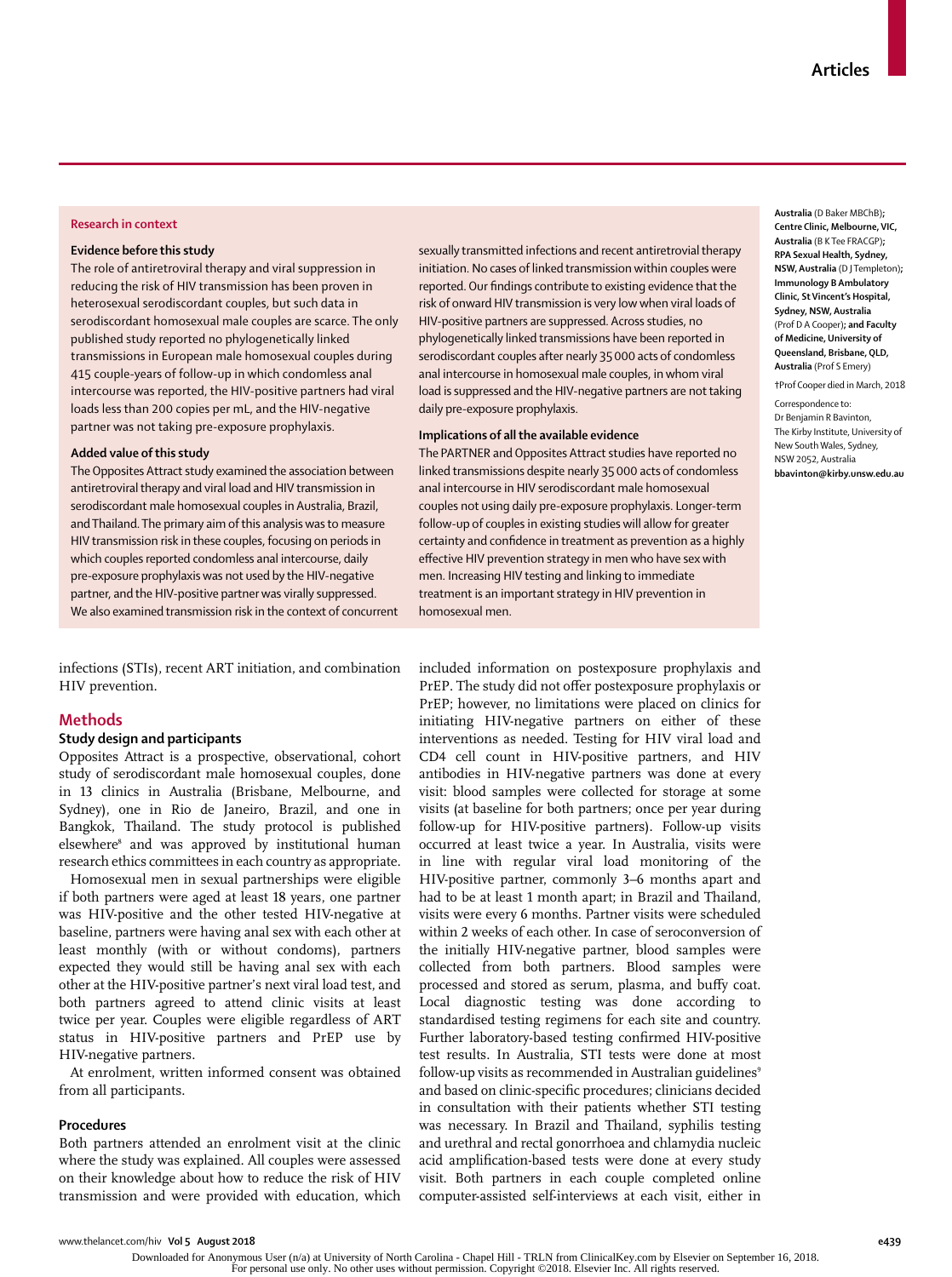their homes (Australia) or on a clinic computer in a private area of the clinic (Brazil and Thailand). At followup visits, couples stated if they were still having withincouple anal sex at least once per month on average; couples that did not fulfil this criterion, either because of having no or less frequent anal sex or break-up, ceased participation.

Clinical data were collected via electronic case report forms, including ART regimens, HIV viral loads, and CD4 cell counts in the HIV-positive partner, HIV serology results in the HIV-negative partner, and STI test results in both partners. Clinics reported viral load in copies per mL if the test result was detectable, and the test's lower limit of detection if undetectable. Viral suppression was defined as less than 200 copies per mL to allow comparison with other research and ensure consistency across sites.<sup>3</sup> 12 study visits were excluded because results of viral load tests were not available. HIV antibody test results were not available for 30 study visits; however, in 23 cases, these visits were included because of subsequent HIV-negative test results. Testing data for infectious syphilis and urethral and rectal gonorrhoea and chlamydia were included (defined as any STI for this analysis).

Participants completed computer-assisted self-interview questionnaires in English, Brazilian Portuguese, or Thai. Baseline questionnaires covered the 3 months before the visit; follow-up questionnaires covered the period since the previous visit. Participants reported demographic information, sexual identity, and length of time since first having sex together. HIV-positive partners provided selfreported adherence to ART (0–100% of ART pills taken in the previous period). HIV-negative partners reported details of PrEP use and sexual behaviour within the couple and with outside partners (including number of anal intercourse acts, condom use, sexual positioning, and ejaculation or withdrawal before ejaculation during receptive anal intercourse). HIV-negative partners selected the number of acts for each category of anal intercourse (none, one, two, three to five, six to ten, 11 to 30, 31 to 50, and more than 50). For the analysis of ranges, the midpoint was taken as the number of acts; more than 50 was taken as 51 acts. Daily PrEP was defined as the HIV-negative partner reporting PrEP use on all or most days of the previous period.

Phylogenetic analysis in couples who had a seroconversion was done at the prespecified interim analysis in Dec, 2014,<sup>10</sup> and the end of the study, on the basis of blood samples taken from both partners at the time of HIV diagnosis. Frozen EDTA plasma was used to obtain *pol* and *env* sequences from plasma RNA with ViroSeq, version 2.0, (Abbott Laboratories, Lake Bluff, IL, USA) and an in-house tropism RNA assay. Sequences were aligned with MUSCLE (European Bioinformatics Institute, Cambridge, UK) and edited with Geneious, version 9.1.4 (Biomatters Ltd, Auckland, New Zealand). Subtype was determined with REGA, version 3.0 (REGA Institute, Leuven, Belgium). Sequences were obtained from the same laboratory site from newly-diagnosed patients with the same subtype and in the same calendar

|                            | HIV-positive partner    |                         |                           |                         | HIV-negative partner |                         |                         |                             |                         |           |
|----------------------------|-------------------------|-------------------------|---------------------------|-------------------------|----------------------|-------------------------|-------------------------|-----------------------------|-------------------------|-----------|
|                            | Total<br>$(n=343)$      | Australia<br>$(n=153)$  | <b>Brazil</b><br>$(n=93)$ | Thailand<br>$(n=97)$    | p value*             | Total<br>$(n=343)$      | Australia<br>$(n=153)$  | <b>Brazil</b><br>$(n=93)$   | Thailand<br>$(n=97)$    | p value*  |
| Age, years                 | 34.4<br>$(27.7 - 43.9)$ | 39.1<br>$(32.8 - 48.2)$ | 34.6<br>$(28.0 - 42.8)$   | 27.9<br>$(23.7 - 33.7)$ | < 0.0001             | 34.1<br>$(27.4 - 43.4)$ | 38.7<br>$(32.2 - 46.9)$ | $32 - 7$<br>$(26.5 - 42.1)$ | 29.3<br>$(24.9 - 36.8)$ | < 0.0001  |
| Ethnicity                  | $\ldots$                | $\ldots$                | $\cdots$                  | $\ddots$                | < 0.0001             | $\cdots$                | $\ldots$                | $\cdots$                    | $\ldots$                | < 0.0001  |
| White or Caucasian         | 167 (49%)               | 123 (80%)               | 43 (46%)                  | 1(1%)                   | $\cdots$             | 170 (50%)               | 134 (88%)               | 35 (38%)                    | 1(1%)                   | $\cdots$  |
| Asian                      | 116 (34%)               | 18 (12%)                | 2(2%)                     | 96 (99%)                | $\ldots$             | 111 (32%)               | 13 (8%)                 | 2(2%)                       | 96 (99%)                | $\cdots$  |
| <b>Black</b>               | 16 (5%)                 | $1(1\%)$                | 15 (16%)                  | $\mathbf 0$             | $\ddotsc$            | 15 (4%)                 | $\mathbf{O}$            | 15 (16%)                    | $\mathbf 0$             | $\ddotsc$ |
| Indigenous                 | 2(1%)                   | 2(1%)                   | $\mathbf 0$               | 0                       | $\ddotsc$            | 3(1%)                   | 1(1%)                   | 2(2%)                       | $\mathbf 0$             | $\ddotsc$ |
| Other or mixed, or<br>both | 42 (12%)                | 9(6%)                   | 33 (36%)                  | 0                       | $\ldots$             | 44 (13%)                | 5(3%)                   | 39 (42%)                    | $\mathbf 0$             | $\cdots$  |
| Education                  | $\cdots$                | $\cdots$                | $\ddots$                  | $\ddots$                | < 0.0001             | $\cdots$                | $\ddots$                | $\ddots$                    | $\ddotsc$               | < 0.0001  |
| High school or lower       | 104 (30%)               | 28 (18%)                | 46 (50%)                  | 30 (31%)                | $\cdots$             | 93 (27%)                | 29 (19%)                | 40 (43%)                    | 24 (25%)                | $\cdots$  |
| Vocational education       | 69 (20%)                | 54 (35%)                | 9(10%)                    | 6(6%)                   | $\ldots$             | 61 (18%)                | 41 (27%)                | 11 (12%)                    | 9(9%)                   | $\ddots$  |
| University                 | 168 (49%)               | 70 (46%)                | 38 (41%)                  | 60 (62%)                | $\cdots$             | 188 (55%)               | 82 (54%)                | 42 (45%)                    | 64 (66%)                | $\ddotsc$ |
| Missing                    | 2(1%)                   | 1(1%)                   | $\Omega$                  | 1(1%)                   | $\ddots$             | $1(-1%)$                | 1(1%)                   | $\mathbf{0}$                | $\mathbf{0}$            | $\cdots$  |
| Sexual identity            | $\ldots$                | $\ldots$                | $\ldots$                  | $\ddots$                | 0.006                | $\ldots$                | $\ldots$                | $\ldots$                    | $\ldots$                | < 0.0001  |
| Gay                        | 321 (94%)               | 151 (99%)               | 81 (87%)                  | 89 (92%)                | $\ldots$             | 315 (92%)               | 149 (97%)               | 83 (89%)                    | 83 (86%)                | $\cdots$  |
| Bisexual                   | 17 (5%)                 | $1(1\%)$                | $9(10\%)$                 | 7(7%)                   | $\ddots$             | 19 (6%)                 | 1(1%)                   | 5(5%)                       | 13 (13%)                | $\cdots$  |
| Other                      | 5(1%)                   | 1(1%)                   | 3(3%)                     | 1(1%)                   | $\cdots$             | 9(3%)                   | 3(2%)                   | 5(5%)                       | 1(1%)                   | $\cdots$  |
|                            |                         |                         |                           |                         |                      |                         |                         |                             |                         |           |

Data are median (IQR) or n (%). \*p value for differences between the three countries using  $\chi^2$  tests for categorical variables and Kruskal-Wallis test for age. Differences between HIV-positive and HIV-negative partners in these variables were not significant.

*Table 1:* **Demographic characteristics of couples contributing to the primary endpoint analysis**

**e440** www.thelancet.com/hiv **Vol 5 August 2018**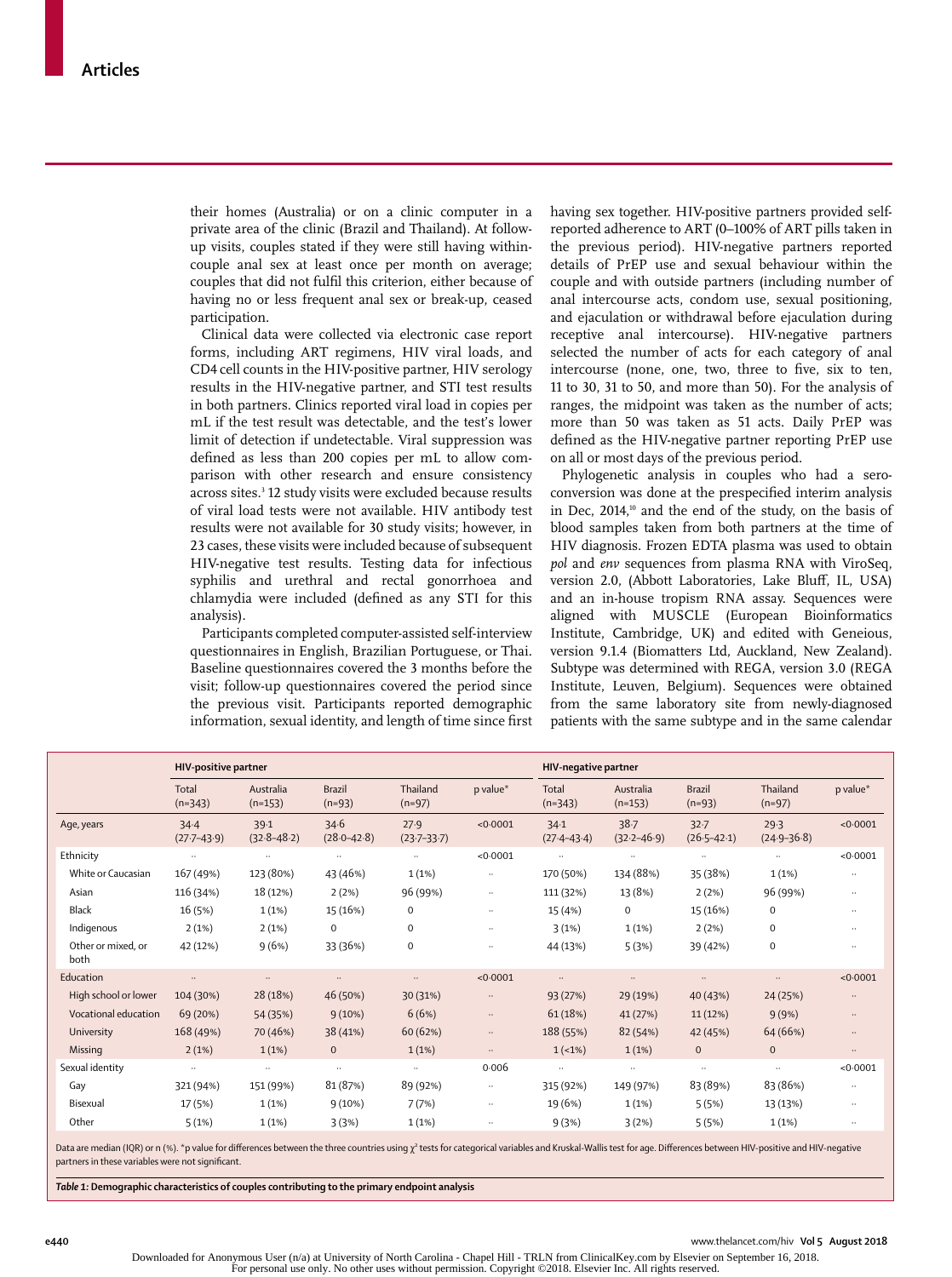year to provide temporally, geographically, and epidemiologically relevant local controls. Local controls for *env* sequences were not available in Thailand so were chosen from the 20 closest sequences by use of a [GenBank](https://blast.ncbi.nlm.nih.gov/Blast.cgi)  [BLAST](https://blast.ncbi.nlm.nih.gov/Blast.cgi) search. Positive controls included replicate samples from the same individual. Maximum likelihood and Bayesian Markov Chain Monte-Carlo phylogenetic trees were inferred with IQ-tree, version 1.5.5<sup>11</sup> and BEAST, version 1.8.4.12 A transmission pair was defined by sequences with a pairwise genetic distance of less than 0·015 substitutions per site, as well as monophyletic branch grouping with a bootstrap value of more than 90 or a posterior probability of more than  $0.95.^{3,13}$ 

For **GenBank BLAST** see https:// blast.ncbi.nlm.nih.gov/Blast.cgi

## **Statistical analysis**

Detailed power calculations have been published previously, and were guided by evidence available in 2011 when the protocol was written.<sup>8</sup> We powered

|                                                                                                        | Total (n=343)        | Australia (n=153) | Brazil (n=93)        | Thailand $(n=97)$ | p value*             |
|--------------------------------------------------------------------------------------------------------|----------------------|-------------------|----------------------|-------------------|----------------------|
| Time since first sex together (reported by HIV-negative<br>partner)                                    |                      |                   | $\ddot{\phantom{0}}$ |                   | 0.001                |
| <6 months                                                                                              | 81 (24%)             | 24 (16%)          | 27 (29%)             | 30 (31%)          |                      |
| 6-12 months                                                                                            | 64 (19%)             | 26 (17%)          | 23 (25%)             | 15 (16%)          |                      |
| 1-5 years                                                                                              | 118 (34%)            | 54 (35%)          | 29 (31%)             | 35 (36%)          |                      |
| >5 years                                                                                               | 80 (23%)             | 49 (32%)          | 14 (15%)             | 17 (18%)          | $\ddot{\phantom{a}}$ |
| CLAI within couples in previous 3 months (reported by<br>HIV-negative partner)                         | $\ddot{\phantom{a}}$ | $\ddotsc$         | $\ddotsc$            | $\ddotsc$         | < 0.0001             |
| Always condom use or no CLAI                                                                           | 156 (45%)            | 48 (31%)          | 49 (53%)             | 59 (61%)          |                      |
| Some CLAI, some condom use                                                                             | 126 (37%)            | 56 (37%)          | 38 (41%)             | 32 (33%)          |                      |
| Always CLAI                                                                                            | 61 (18%)             | 49 (32%)          | 6(6%)                | 6(6%)             | $\ddotsc$            |
| Sex with outside partners (reported by HIV-negative<br>partner)                                        | $\ldots$             | $\ldots$          |                      |                   | $\ddotsc$            |
| Any sex with outside partners                                                                          | 136 (40%)            | 74 (48%)          | 18 (19%)             | 44 (45%)          | < 0.0001             |
| Any CLAI with outside partners                                                                         | 59 (17%)             | 42 (27%)          | 3(3%)                | 14 (14%)          | < 0.0001             |
| HIV-positive partner taking ART at baseline visit                                                      | 274 (80%)            | 139 (91%)         | 79 (85%)             | 56 (58%)          | < 0.0001             |
| More than 90% adherence to ART in previous 3 months<br>(reported by HIV-positive partner) <sup>+</sup> | 241 (88%)            | 121 (87%)         | 71 (90%)             | 49 (88%)          | 0.34                 |
| Viral load result of HIV-positive partner                                                              |                      |                   | .,                   |                   | < 0.0001             |
| <200 copies per mL                                                                                     | 267 (78%)            | 134 (88%)         | 79 (85%)             | 54 (56%)          | $\ddotsc$            |
| 200-9999 copies per mL                                                                                 | 28 (8%)              | 9(6%)             | 9(10%)               | 10 (10%)          |                      |
| 10 000-99 999 copies per mL                                                                            | 34 (10%)             | 8(5%)             | 3(3%)                | 23 (24%)          | $\ddot{\phantom{0}}$ |
| ≥100 000 copies per mL                                                                                 | 14 (4%)              | 2(1%)             | 2(2%)                | 10 (10%)          | $\ddotsc$            |
| CD4 count of HIV-positive partner                                                                      | 628.8(292.8)         | 695-1 (268-6)     | 693.2(315.5)         | 464.6 (239.2)     | < 0.0001             |
| Daily PrEP use in previous 3 months (reported by<br>HIV-negative partner)                              | 26 (8%)              | 7(5%)             | 12 (13%)             | 7(7%)             | 0.11                 |
| STIs diagnosed at baseline visit in HIV-positive partner                                               | $\ldots$             | $\ldots$          | $\ddots$             |                   | $\ldots$             |
| Any STI‡                                                                                               | 46 (13%)             | 12 (8%)           | 15 (16%)             | 19 (20%)          | 0.020                |
| Infectious syphilis                                                                                    | 17 (5%)              | 3(2%)             | 11 (12%)             | 3(3%)             | 0.002                |
| Rectal gonorrhoea                                                                                      | 9(3%)                | 3(2%)             | 2(2%)                | 4(4%)             | 0.55                 |
| Urethral gonorrhoea                                                                                    | $1(-1%)$             | 1(1%)             | $\overline{0}$       | $\Omega$          | 0.54                 |
| Rectal chlamydia                                                                                       | 24 (7%)              | 6(4%)             | 4(4%)                | 14 (14%)          | 0.003                |
| Urethral chlamydia                                                                                     | 2(1%)                | $\Omega$          | $\Omega$             | 2(2%)             | 0.078                |
| STIs diagnosed at baseline visit in HIV-negative partner                                               | $\ddotsc$            | $\cdots$          | $\ddotsc$            | $\ddotsc$         | $\ldots$             |
| Any STI‡                                                                                               | 39 (11%)             | 9(6%)             | 16 (17%)             | 14 (14%)          | 0.013                |
| Infectious syphilis                                                                                    | 14 (4%)              | 2(1%)             | 10 (11%)             | 2(2%)             | 0.0001               |
| Rectal gonorrhoea                                                                                      | 8(2%)                | 5(3%)             | 2(2%)                | $1(1\%)$          | 0.52                 |
| Urethral gonorrhoea                                                                                    | $1(-1%)$             | 1(1%)             | $\mathbf 0$          | $\mathbf 0$       | 0.54                 |
| Rectal chlamydia                                                                                       |                      |                   |                      |                   |                      |
|                                                                                                        | 14 (4%)              | 3(2%)             | 4(4%)                | 7(7%)             | 0.12                 |

Data are n (%) or mean (SD). CLAI=condomless anal intercourse. ART=antiretroviral therapy. PrEP=pre-exposure prophylaxis. STI=sexually transmitted infection. \*p value for differences between the three countries using  $\chi^2$  tests for categorical variables and analysis of variance for CD4 cell count. †Among those taking ART, n=274. ‡STIs included were infectious syphilis, rectal and urethral gonorrhoea, and rectal and urethral chlamydia. §Significant differences between HIV-positive and HIV-negative partners on diagnosed STIs at p<0·05. ¶Significant differences between HIV-positive and HIV-negative partners on diagnosed STIs at p<0·01.

*Table 2:* **Baseline characteristics of couples contributing to the primary endpoint analysis**

Downloaded for Anonymous User (n/a) at University of North Carolina - Chapel Hill - TRLN from ClinicalKey.com by Elsevier on September 16, 2018.<br>For personal use only. No other uses without permission. Copyright ©2018. Els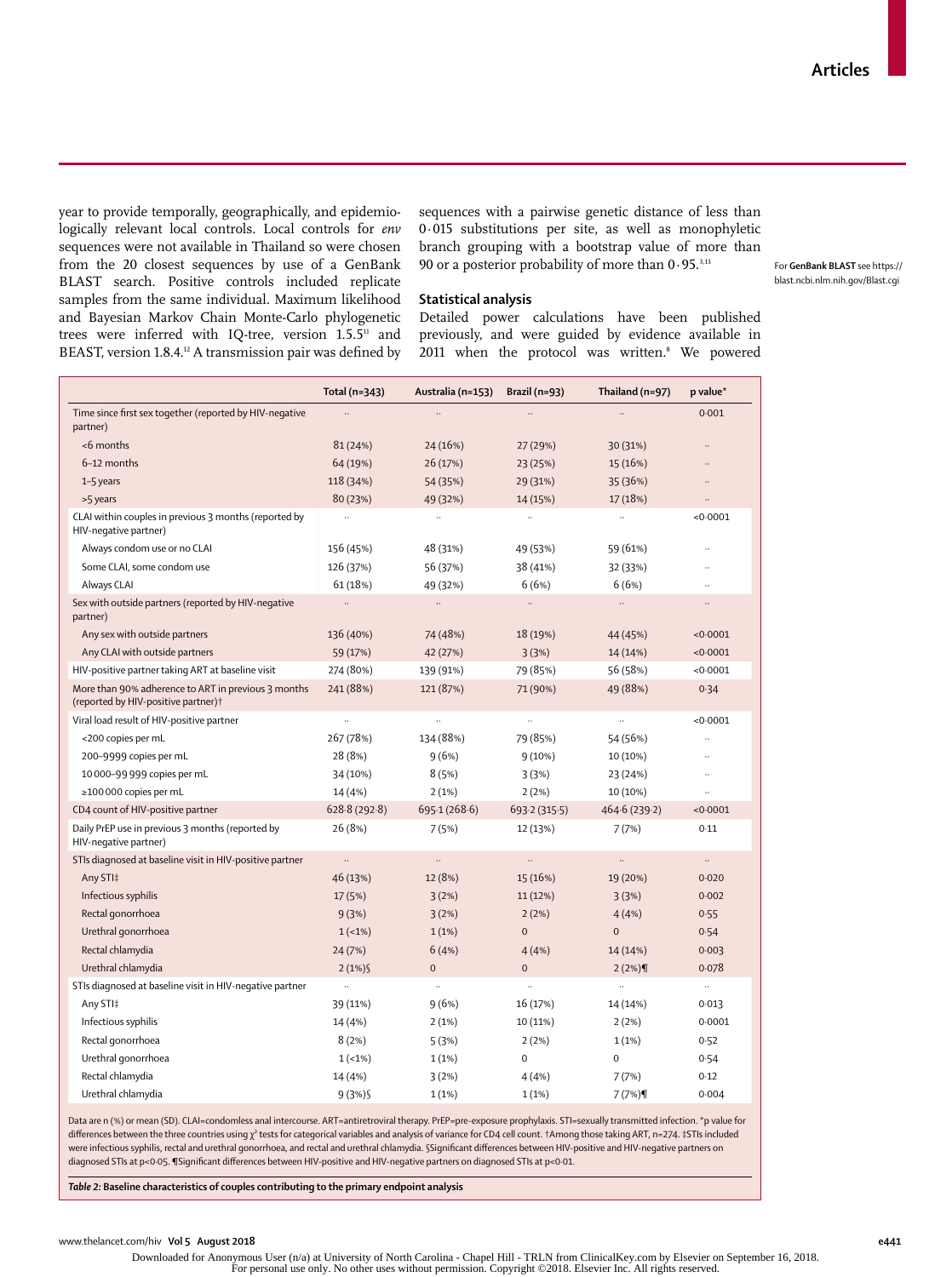the study under two scenarios. First, if at least one phylogenetically linked transmission was seen in couples with detectable viral load, and 40% of HIV-positive men had detectable viral loads, then a study including 640 couple-years had at least 80% power to detect a greater than 75% reduction in the incidence of HIV in the partners, assuming an incidence rate of 5·0 per 100 person-years in those with detectable viral load.<sup>14</sup> Second, to allow for increasing ART levels, if no linked transmissions were seen, we calculated that a study of 640 couple-years of follow-up would lead to a one-sided 95% upper CI limit of the HIV incidence in partnerships with undetectable viral load being 0·64 per 100 personyears, if 90% of HIV-positive participants had undetectable viral load. These power calculations did not account for use of other HIV prevention techniques.

Data were analysed in Stata, version 14.2. Visits for couples were excluded from this analysis if the HIV or viral load test result was not available (n=36). Differences between countries, HIV-positive and HIV-negative partners, and those included and excluded from the primary analysis, were determined by univariable  $χ²$  tests, *t* tests, analysis of variance tests, or Kruskal-Wallis tests. The primary analysis involved the calculation of incidence rates of phylogenetically linked HIV infection by dividing the number of linked infections by the total number of couple-years of follow-up in various risk strata. Coupleyears of follow-up were determined as periods between

|                                                                                    | Total (n=343)           | Australia (n=153)       | Brazil (n=93)           | Thailand $(n=97)$       | p value*             |
|------------------------------------------------------------------------------------|-------------------------|-------------------------|-------------------------|-------------------------|----------------------|
| Years in study                                                                     | 1.69<br>$(0.88 - 2.22)$ | 2.01<br>$(1.07 - 3.18)$ | 1.53<br>$(1.01 - 2.09)$ | 0.95<br>$(0.68 - 1.83)$ | < 0.0001             |
| Any CLAI with study partner during follow-up (reported by<br>HIV-negative partner) | 253 (74%)               | 136 (89%)               | 64 (69%)                | 53 (55%)                | < 0.0001             |
| Reported CLAI acts with study partner (reported by<br>HIV-negative partner)        | 16800                   | 12389                   | 3731                    | 681                     | $\ldots$             |
| Sex with outside partners (reported by HIV-negative<br>partner)                    | $\cdots$                | $\ldots$                | $\ldots$                | $\ldots$                | $\ldots$             |
| Any sex with outside partners                                                      | 216 (63%)               | 109 (71%)               | 47 (51%)                | 60 (62%)                | 0.005                |
| Any CLAI with outside partners                                                     | 132 (39%)               | 84 (55%)                | 23 (25%)                | 25 (26%)                | < 0.0001             |
| Reported CLAI acts with outside partners                                           | 4710                    | 3773                    | 564                     | 373                     | $\ddot{\phantom{1}}$ |
| ART in HIV-positive partner during follow-up                                       |                         | $\ddotsc$               | $\ldots$                | $\ddotsc$               | < 0.0001             |
| Never took ART                                                                     | 6(2%)                   | 1(1%)                   | 2(2%)                   | 3(3%)                   | $\ddotsc$            |
| Started ART during follow-up                                                       | 85 (25%)                | 22 (14%)                | 18 (19%)                | 45 (46%)                | $\ldots$             |
| Always on ART                                                                      | 252 (73%)               | 130 (85%)               | 73 (78%)                | 49 (51%)                | $\ldots$             |
| Viral load of HIV-positive partner during follow-up                                |                         | $\ldots$                | $\ldots$                | $\ldots$                | < 0.0001             |
| Consistently less than 200 copies per mL                                           | 258 (75%)               | 130 (85%)               | 75 (81%)                | 53 (55%)                | $\ldots$             |
| Variably less than and more than 200 copies per mL                                 | 78 (23%)                | 22 (14%)                | 15 (16%)                | 41 (42%)                | $\ldots$             |
| Consistently at least 200 copies per mL                                            | 7(2%)                   | 1(1%)                   | 3(3%)                   | 3(3%)                   | $\ddot{\phantom{1}}$ |
| Daily PrEP use at any time during follow-up (reported by<br>HIV-negative partner)  | 115 (34%)               | 41 (27%)                | 38 (41%)                | 36 (37%)                | 0.052                |
| STIs diagnosed during follow-up in HIV-positive partner                            |                         |                         |                         |                         |                      |
| Any STI+                                                                           | 115 (34%)‡              | 45 (29%)                | 33 (35%)                | 37 (38%)‡               | 0.33                 |
| Infectious syphilis                                                                | 48 (14%)                | 18 (12%)                | 18 (19%)                | 12 (12%)                | 0.22                 |
| Rectal gonorrhoea                                                                  | 22 (6%)                 | 9(6%)                   | 4(4%)                   | 9(9%)                   | 0.35                 |
| Urethral gonorrhoea                                                                | 6(2%)                   | 2(1%)                   | 3(3%)                   | 1(1%)                   | 0.44                 |
| Rectal chlamydia                                                                   | 57 (17%) \$             | 22 (14%)                | 10 (11%)                | 25 (26%)‡               | 0.013                |
| Urethral chlamydia                                                                 | 16 (5%)                 | 11 (7%)                 | 2(2%)                   | $3(3%)\ddagger$         | 0.13                 |
| STIs diagnosed during follow-up in HIV-negative partner                            |                         |                         |                         |                         |                      |
| Any STI+                                                                           | 85 (25%)‡               | 37 (24%)                | 24 (26%)                | 24 (25%)‡               | 0.96                 |
| Infectious syphilis                                                                | 33 (10%)                | 11(7%)                  | 17(18%)                 | 5(5%)                   | 0.004                |
| Rectal gonorrhoea                                                                  | 25 (7%)                 | 18 (12%)                | 4(4%)                   | 3(3%)                   | 0.016                |
| Urethral gonorrhoea                                                                | 10 (3%)                 | 6(4%)                   | 2(2%)                   | 2(2%)                   | 0.61                 |
| Rectal chlamydia                                                                   |                         |                         |                         |                         |                      |
|                                                                                    | 31 (9%) \$              | 15 (10%)                | 4(4%)                   | 12 (12%)‡               | 0.14                 |

Data are median (IQR) or n (%). CLAI=condomless anal intercourse. ART=antiretroviral therapy. PrEP=pre-exposure prophylaxis. STI=sexually transmitted infection. **\***p value for differences between the three countries using  $\chi^2$  tests for categorical variables and Kruskal-Wallis test for years in study. †STIs included were infectious syphilis, rectal and urethral gonorrhoea, and rectal and urethral chlamydia. ‡Significant differences between HIV-positive and HIV-negative partners on diagnosed STIs at p<0·05. §Significant differences between HIV-positive and HIV-negative partners on diagnosed STIs at p<0·01.

*Table 3:* **Follow-up characteristics of couples contributing to the primary endpoint analysis**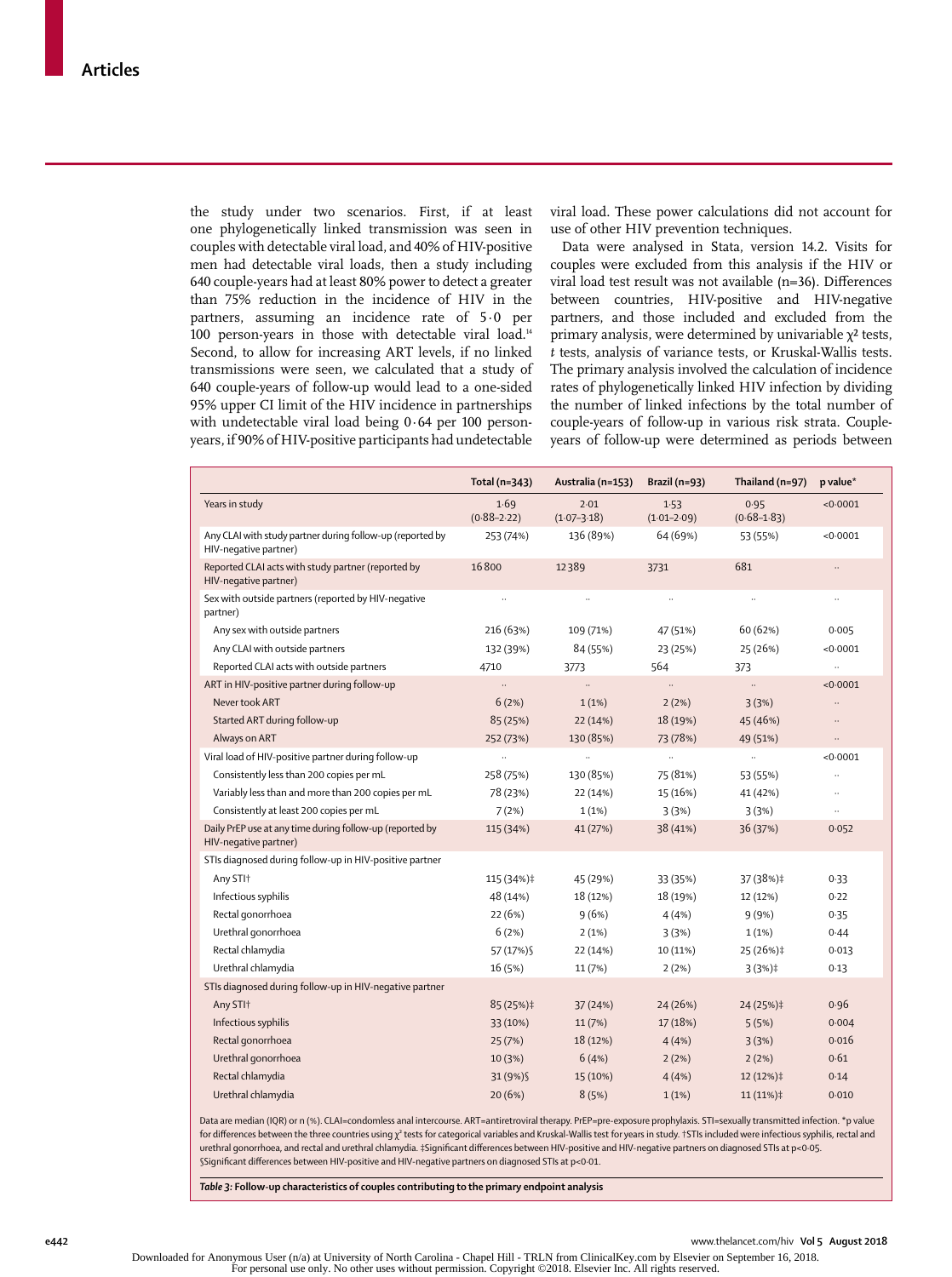clinic visits by the HIV-negative partner where HIV serology was done. CIs around the transmission rate were calculated with exact Poisson methods.15 Transmission rates were calculated in predefined risk strata including presence of CLAI and sexual position, use of daily PrEP by the HIV-negative partner, viral load result for the HIVpositive partner, STIs diagnosed, and recent ART initiation (defined as initiation since the last study visit) in the HIVpositive partner. For each incidence rate presented, we give the number of linked transmissions, number of couple-years of follow-up, estimated number of CLAI acts, and the 95% CI. For incidence rates of zero, we present one-sided CIs. Incidence rates for STIs were calculated by use of the same method as for HIV.

#### **Role of the funding source**

The funders of the study had no role in study design, data collection, data analysis, data interpretation, or writing of the report. The corresponding author had full access to all the data in the study and had final responsibility for the decision to submit for publication.

# **Results**

Participants were enrolled from May 8, 2012, to March 31, 2016, in Australia, and May 7, 2014, to March 31, 2016, in Brazil and Thailand, and were followed up until Dec 31, 2016. Of 358 couples enrolled, 157 (44%) were enrolled in Australia, 96 (27%) in Brazil, and 105 (29%) in Thailand. 343 (96%) of 358 couples attended at least one follow-up visit and were included in this analysis; 153 (45%) in Australia, 93 (27%) in Brazil, and 97 (28%) in Thailand (table 1). All included couples contributed 588·4 couple-years of follow-up (327·4 years from Australia, 145·1 years from Brazil, and 115·9 years from Thailand). Median per couple follow-up was 1·7 (IQR 0·9–2·2) years and median time between visits was  $4.4$  ( $3.2-5.7$ ) months. 230 (67%) of 343 couples participated from enrolment to the end of the study. Of 113 couples who did not continue until the end, 72 (64%) became ineligible for study participation before the end of the study: 60 (83%) ceased within-couple anal intercourse entirely or broke-up, ten (14%) reported anal intercourse less than once per month on average, and two (3%) died in separate couples. The remaining 41 couples (36%) withdrew for other reasons or were lost to-follow-up before the end of the study. Differences were not significant in HIV-positive partner viral load or within-couple CLAI between couples who were enrolled until the end of the study, were no longer eligible, or were lost to follow-up.

Australian participants were older than those from Brazil and Thailand ( $p<0.0001$ ) and more likely to be white or Caucasian. More than half of the Brazilian participants were not white or Caucasian, and in Thailand, almost all were Thai. About half of the participants were university educated and most identified as gay (table 1).



#### *Figure:* **Phylogenetic trees of** *pol* **sequences**

Bayesian Markov Chain Monte-Carlo inference showing couples 1 and 2 with subtype B infection (A) and couple 3 with subtype CRF\_AE01 infection (B). Pos and Neg suffix indicates initially HIV-positive and HIV-negative partners. Branch length is proportional to genetic distance. Branches with a posterior probability more than 0·95 are labelled.

145 couples (42%) first had sex with each other within the 12 months before baseline. Australian couples had been together longer than couples from Brazil and Thailand ( $p=0.003$ ). 187 HIV-negative partners (55%) reported within-couple CLAI in the previous 3 months; Australian couples were more likely to report CLAI than Brazilian or Thai couples (p<0·0001). At baseline, 59 (17%) HIV-negative partners reported CLAI with outside partners. 274 (80%) HIV-positive partners were taking

Downloaded for Anonymous User (n/a) at University of North Carolina - Chapel Hill - TRLN from ClinicalKey.com by Elsevier on September 16, 2018. For personal use only. No other uses without permission. Copyright ©2018. Elsevier Inc. All rights reserved.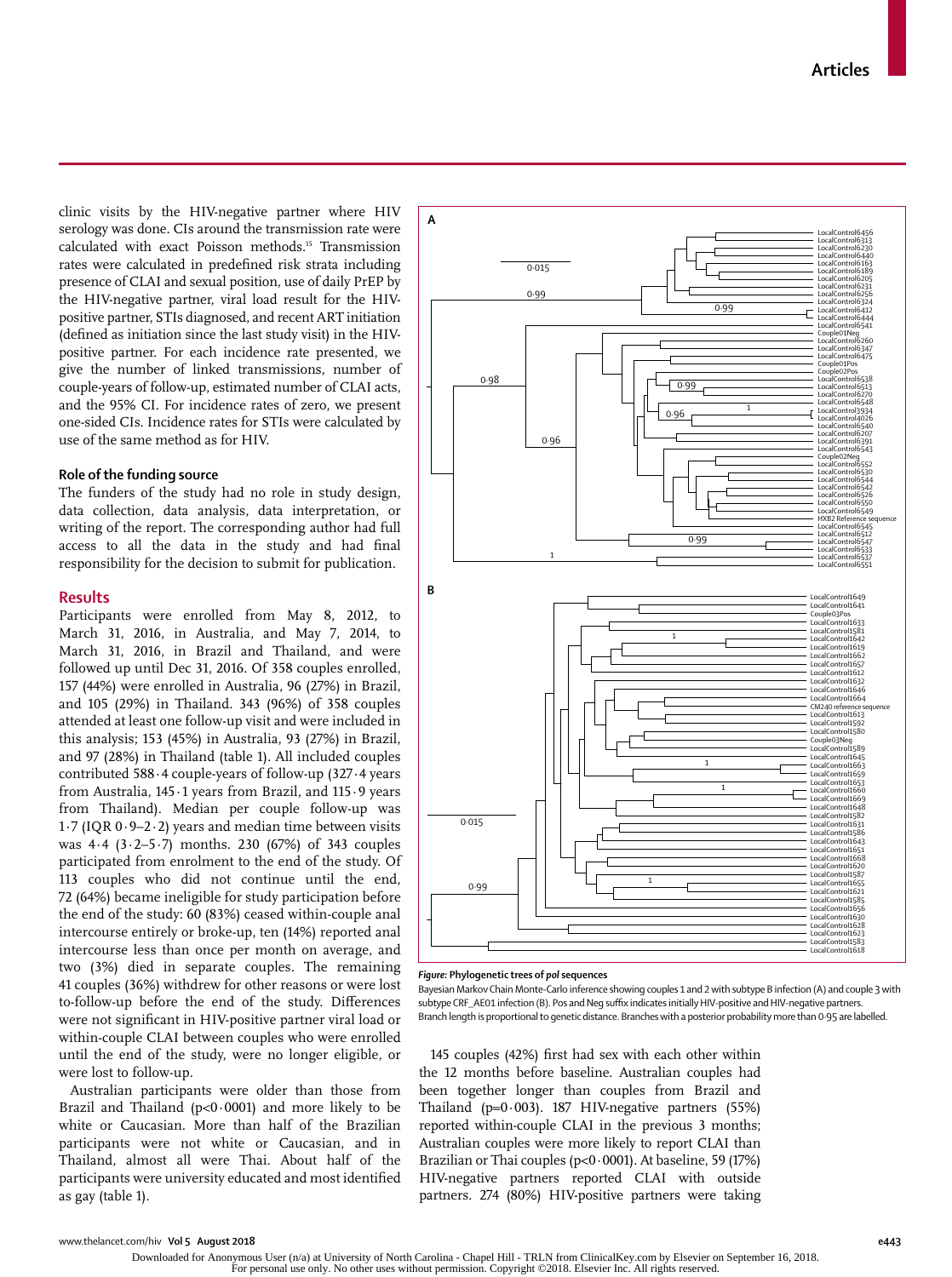|                                                                                                | Linked<br>trans-<br>missions | Couple-years<br>of follow-up | <b>CLAI</b> acts | Upper limit of<br>one-sided<br>95% CI for HIV<br>incidence |
|------------------------------------------------------------------------------------------------|------------------------------|------------------------------|------------------|------------------------------------------------------------|
| Overall                                                                                        | $\mathbf 0$                  | 588-4                        | 16800            | 0.63                                                       |
| Viral load                                                                                     |                              |                              |                  |                                                            |
| HIV-positive partner viral load more than<br>200 copies                                        | $\Omega$                     | $28-4$                       | 499              | 12.99                                                      |
| HIV-positive partner viral load less than<br>200 copies                                        | $\mathbf 0$                  | 560.0                        | 16301            | 0.66                                                       |
| PrEP                                                                                           |                              |                              |                  |                                                            |
| Any daily PrEP use by HIV-negative partner                                                     | $\mathbf 0$                  | 117.5                        | 4115             | 3.14                                                       |
| No daily PrEP use by HIV-negative partner                                                      | $\mathbf{0}$                 | 440.9                        | 12685            | 0.84                                                       |
| <b>CLAI</b>                                                                                    |                              |                              |                  |                                                            |
| No CLAI reported                                                                               | $\mathbf 0$                  | 242.3                        | 0                | 1.52                                                       |
| Any CLAI reported                                                                              | $\Omega$                     | 317.0                        | 16800            | 1.16                                                       |
| Combination HIV prevention                                                                     |                              |                              |                  |                                                            |
| Viral load less than 200 copies, daily PrEP use<br>reported, or no CLAI reported, or all these | $\mathbf 0$                  | 582.5                        | 16561            | 0.63                                                       |
| Viral load more than 200 copies, no daily PrEP<br>use, and CLAI reported                       | $\Omega$                     | 5.8                          | 239              | 63.32                                                      |
| Sexual position for CLAI                                                                       |                              |                              |                  |                                                            |
| <b>Insertive CLAI</b>                                                                          | $\mathbf 0$                  | 278.5                        | 10675            | 1.32                                                       |
| Receptive CLAI with withdrawal                                                                 | $\Omega$                     | 153.8                        | 2939             | 2.40                                                       |
| Receptive CLAI with ejaculation                                                                | $\Omega$                     | 99.6                         | 3187             | 3.70                                                       |
| STI <sub>s</sub> *                                                                             |                              |                              |                  |                                                            |
| Any STI diagnosed (either partner)                                                             | $\mathbf 0$                  | 76.9                         | 1910             | 4.80                                                       |
| Any STI diagnosed (HIV-positive partner)                                                       | $\mathbf 0$                  | $56-4$                       | 1391             | 6.55                                                       |
| Urethral STI diagnosed (HIV-positive partner)+                                                 | $\mathbf{0}$                 | 8.5                          | 376              | 43.31                                                      |
| Any STI diagnosed (HIV-negative partner)                                                       | $\mathbf 0$                  | $32 - 4$                     | 975              | 11.37                                                      |
| Rectal STI diagnosed (HIV-negative partner)#                                                   | $\mathbf{0}$                 | $16-6$                       | 428              | 22.27                                                      |
| Commencement of ART                                                                            |                              |                              |                  |                                                            |
| Started ART since last visit                                                                   | $\mathbf 0$                  | $27-1$                       | 221              | 13.63                                                      |
| Did not start ART since last visit                                                             | $\mathbf 0$                  | 5613                         | 16579            | 0.66                                                       |

Data are according to sexual behaviour, viral load, diagnosis of sexually transmitted infection (STI), and antiretroviral therapy (ART) during study follow-up. No linked transmissions occurred. CLAI=condomless anal intercourse PrEP=pre-exposure prophylaxis. \*STIs included were active syphilis, rectal and urethral gonorrhoea, and rectal and urethral chlamydia. †Urethral STIs included were urethral gonorrhoea and urethral chlamydia. ‡Rectal STIs included were rectal gonorrhoea and rectal chlamydia.

*Table 4:* **Linked HIV transmissions within couples and incidence during follow-up**

ART: 91% in Australia, 85% in Brazil, and 58% in Thailand (p<0·0001), and self-reported adherence was high. At baseline, 267 (78%) HIV-positive partners had viral loads less than 200 copies per mL: 88% in Australia, 85% in Brazil, and 56% in Thailand (p<0·0001). 26 (8%) HIVnegative partners reported use of daily PrEP. 46 (13%) HIV-positive and 39 (11%) HIV-negative partners were diagnosed with infectious syphilis, or urethral or rectal gonorrhoea or chlamydia (any STI;  $p=0.43$ ) at baseline; STIs were more than twice as prevalent in Brazil and Thailand than in Australia in HIV-positive  $(p=0.020)$  and HIV-negative partners (p=0·013; table 2).

253 (74%) HIV-negative partners reported some withincouple CLAI during follow-up, totalling 16800 CLAI acts (53·3% of the total 31527 within-couple anal intercourse acts). During follow-up, 89% of Australian, 69% of

Brazilian, and 55% of Thai couples reported CLAI (p<0·0001); 74% of CLAI acts were in Australian couples. During follow-up, 39% of HIV-negative partners reported CLAI with outside partners (table 3).

Among HIV-positive partners, 73% took ART throughout follow-up, a quarter started ART during follow-up, and 2% did not take ART at any time. Similarly, three quarters had viral loads consistently less than 200 copies per mL, 23% had viral loads variably less and more than 200 copies per mL (67 started at >200 copies per mL then became consistently <200 during the study), and 2% had viral loads consistently 200 copies per mL or more. Thai participants were less likely to have been on ART and have viral loads consistently less than 200 copies per mL for the entirety of follow-up than were Australian or Brazilian participants ( $p<0.0001$ ), because of the lower proportion being on ART at baseline. 34% of HIVnegative partners took daily PrEP at some point during follow-up.

A third of HIV-positive and a quarter of HIV-negative partners were diagnosed with an STI during follow-up (p=0·012); STI incidence was 22·8 (95% CI 19·3–27·0) per 100 person-years in HIV-positive partners and 15·1 (12·3–18·6) per 100 person-years in HIV-negative partners ( $p=0.003$ ). HIV-positive partners had a higher incidence of rectal chlamydia than HIV-negative partners  $(p=0.003)$ . Concerning the STIs most important for potential HIV transmission, incidence of urethral STIs in the HIV-positive partners was  $3.9$  (95% CI 2 $\cdot$ 6-5 $\cdot$ 9) per 100 person-years and incidence of a rectal STI in HIV-negative partners was 7·6 (5·7–10·2) per 100 personyears. A higher proportion of HIV-positive partners in Thailand were diagnosed with rectal chlamydia than in Australia and Brazil ( $p=0.013$ ). In HIV-negative partners, the most common STI was infectious syphilis in Brazil ( $p=0.004$ ), rectal gonorrhoea in Australia ( $p=0.016$ ), and urethral chlamydia in Thailand ( $p=0.010$ ).

Three incident HIV infections occurred; an incidence rate of  $0.51$  (95% CI  $0.16-1.58$ ) per 100 person-years. All partners who seroconverted reported CLAI with at least one outside partner in the period before diagnosis. The incidence rate in HIV-negative partners who reported CLAI with outside partners was 2·35 (0·76–7·30) per 100 person-years. Partners who seroconverted acquired HIV subtype B in couples 1 and 2, and subtype CRF\_01AE in couple 3. Blood samples for phylogenetic analysis were collected at a median of 6 (range 0–12) days after diagnosis. No samples clustered together on phylogenetic analysis of either *pol* or *env* sequences. Pairwise genetic distance was more than 0·015 in each couple; therefore, no transmissions were phylogenetically linked (figure).

The incidence rate of within-couple HIV transmission was zero, with an overall upper limit of the 95% CI of 0·63 per 100 couple-years of follow-up (table 4). HIV-positive partners had viral loads less than 200 copies per mL in 95·2% of the total couple-years of follow-up. HIV-negative partners reported use of daily PrEP in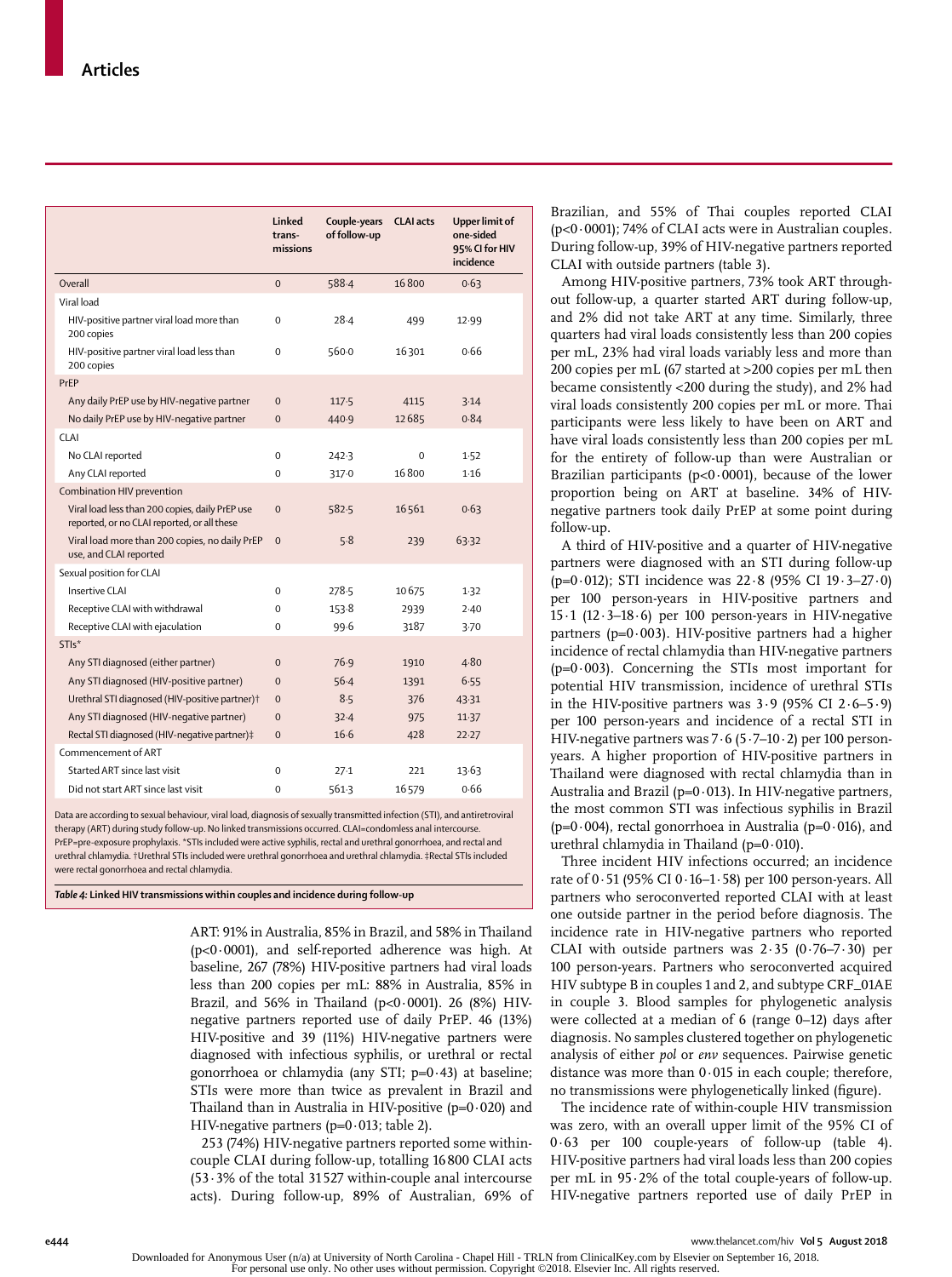$20.0\%$  of the couple-years of follow-up. Within-couple CLAI was reported in 53·9% of the couple-years of follow-up and the upper CI limit for within-couple transmission for these periods was 1·16 per 100 coupleyears of follow-up. Only 5·8 couple-years of follow-up and 239 CLAI acts were not protected by condoms, daily PrEP, or viral suppression (1·0% of the total couple-years of follow-up). Of 239 CLAI acts reported, 219 were when viral loads of HIV-positive partners were more than 1000 copies per mL. Periods before an STI was diagnosed in either partner accounted for 13·1% of couple-years of follow-up, whereas periods in which the HIV-positive partner commenced ART since the last visit accounted for 4·6% of couple-years of follow-up.

Periods when within-couple CLAI was reported, viral loads of HIV-positive partners were less than 200 copies per mL, and daily PrEP was not used by HIV-negative partners accounted for 232·2 couple-years of follow-up (39·5% of the total couple-years of follow-up). No linked HIV transmissions were reported (table 5).

# **Discussion**

In this cohort study of serodiscordant male homosexual couples, we found no phylogenetically linked HIV transmissions. In periods when HIV-positive partners were virally suppressed, HIV-negative partners did not use daily PrEP, and when couples reported CLAI, the HIV transmission rate was zero. The upper limit of the 95% CI around zero was 1·59 per 100 couple-years of follow-up, with a total of 232·2 couple-years of follow-up and 12 447 reported CLAI acts in these periods. Three unlinked infections were reported, giving an overall incidence rate of 0·51 per 100 person-years. This study provides evidence that HIV transmission in the context of viral suppression is very low, although we cannot exclude higher levels of risk based on the upper CI limit.

Several potential caveats to the effectiveness of treatment as prevention in serodiscordant couples have been raised in medical literature. First, STIs have the potential to increase HIV transmission risk,<sup>16,17</sup> but evidence for the context of viral suppression is scarce.<sup>18</sup> Despite a baseline STI prevalence of more than 10%, and an incidence of about 15–20 per 100 person-years within Opposites Attract, no linked transmissions were observed. PARTNER also showed no transmissions in the presence of self-reported STIs.<sup>3</sup> However, the conclusions that can be drawn from both studies are limited given the small number of couple-years of followup under observation (21·7 couple-years of follow-up in our study). Second, early relationships have been identified as a time of potential high risk for HIV-negative partners in male serodiscordant partnerships.<sup>3</sup> In an Australian cohort that did not do phylogenetic analysis, we previously reported HIV incidence of about 6 per 100 person-years in the first year of the partnership, decreasing to about 1 per 100 person-years thereafter.<sup>19</sup>

| Linked<br>trans-<br>missions | Couple-years<br>of follow-up | <b>CLAI</b> acts | Upper limit of<br>one-sided<br>95% CI for<br><b>HIV</b> incidence |
|------------------------------|------------------------------|------------------|-------------------------------------------------------------------|
| $\Omega$                     | 232.2                        | 12447            | 1.59                                                              |
|                              |                              |                  |                                                                   |
| $\Omega$                     | 202.2                        | 8081             | 1.82                                                              |
| $\Omega$                     | 102.6                        | 1958             | 3.60                                                              |
| $\Omega$                     | 66.7                         | 2408             | 5.53                                                              |
|                              |                              |                  |                                                                   |
| $\Omega$                     | $21-1$                       | 948              | 17.48                                                             |
| $\Omega$                     | $15-4$                       | 745              | 23.97                                                             |
| $\Omega$                     | 2.4                          | 90               | 155.94                                                            |
| $\Omega$                     | 8.95                         | 381              | 41.23                                                             |
| $\Omega$                     | 5.3                          | 162              | 69.27                                                             |
|                              |                              |                  |                                                                   |
| $\Omega$                     | $6-1$                        | 145              | 60.07                                                             |
| $\Omega$                     | 226-1                        | 12302            | 1.63                                                              |
|                              |                              |                  |                                                                   |

Data are according to sexual behaviour, diagnosis of sexually transmitted infection (STI), and antiretroviral therapy (ART). No linked transmissions occurred. CLAI=condomless anal intercourse. \*STIs included were active syphilis, rectal and urethral gonorrhoea, and rectal and urethral chlamydia. †Urethral STIs included were urethral gonorrhoea and urethral chlamydia. ‡Rectal STIs included were rectal gonorrhoea and rectal chlamydia.

*Table 5:* **Linked HIV transmissions and incidence during periods when CLAI was reported, viral load less than 200 copies per mL and PrEP not used**

More than 40% of couples in the Opposites Attract study were in their first year of having sex together when enrolled. Third, in HPTN 052, four transmissions occurred in heterosexual couples who were not virally suppressed because of being in the first 6 months of ART initiation.<sup>20</sup> Opposites Attract found no such transmissions, despite a quarter of the HIV-positive partners initiating ART during study follow-up. However, the small number of couple-years of follow-up  $(6.1$  couple-years of follow-up) observed in periods after recent ART initiation limit the conclusions that can be drawn. Given the findings from the Partners PrEP Study showing residual risk in the first  $6$  months of ART, $21$  the most appropriate policy and community education response might be to suggest use of condoms or PrEP in the first 6 months and until viral suppression is certain. After this period, viral suppression alone is likely to be sufficient, as articulated in some PrEP guidelines.<sup>22</sup> However, HIV-negative men in non-monogamous serodiscordant couples should be considered for PrEP initiation, given the high HIV incidence among these men and that CLAI with outside partners was not uncommon.

Condom use remained a key prevention strategy against HIV for some couples, especially in Thailand. During most couple-years of follow-up HIV-negative participants were protected by their partners' viral suppression, and the uptake of daily PrEP in HIVnegative partners increased during the study. Few CLAI acts and couple-years of follow-up were not protected by condoms, daily PrEP, or viral suppression; the upper

Downloaded for Anonymous User (n/a) at University of North Carolina - Chapel Hill - TRLN from ClinicalKey.com by Elsevier on September 16, 2018. For personal use only. No other uses without permission. Copyright ©2018. Elsevier Inc. All rights reserved.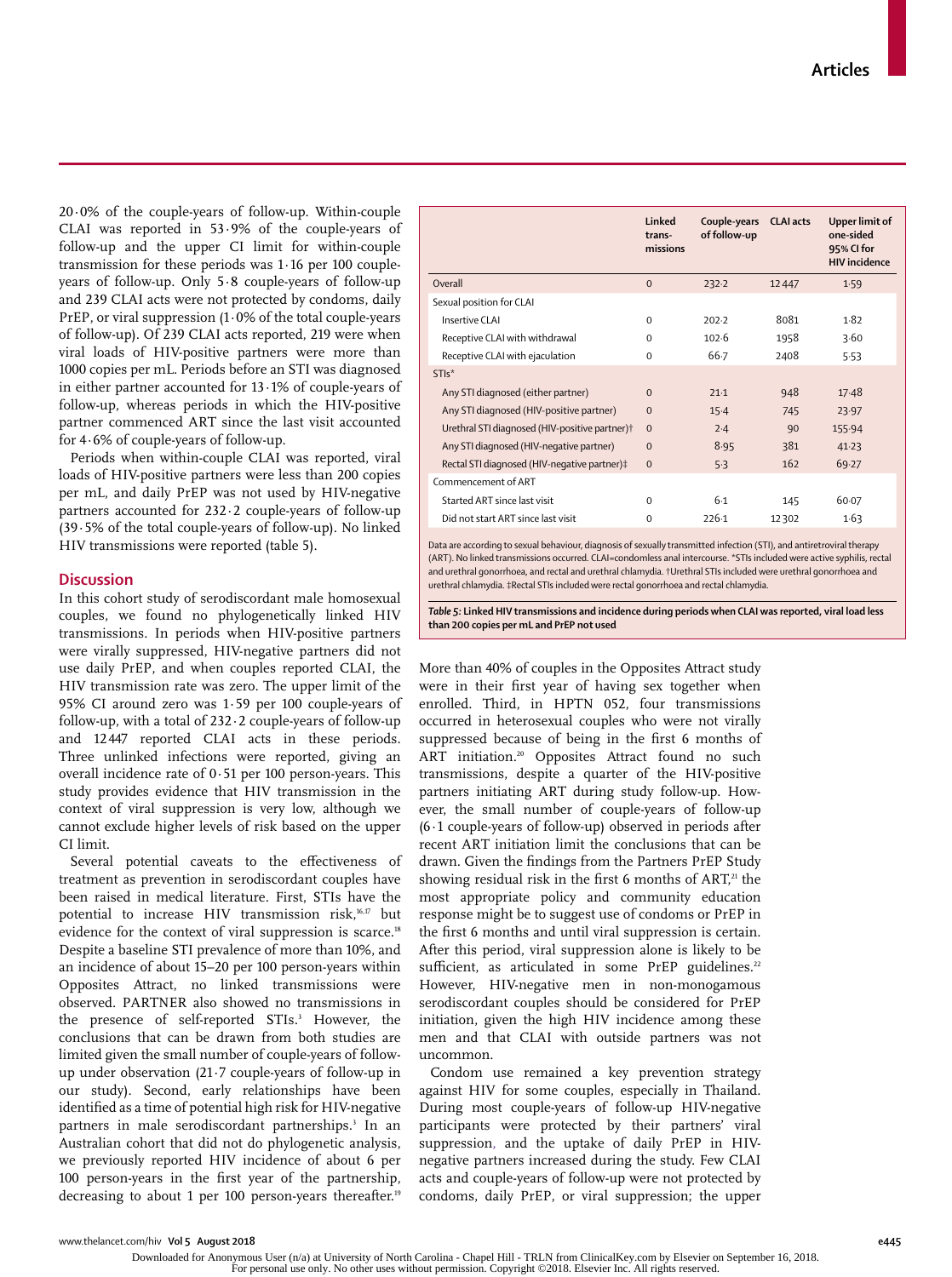CI limit of the transmission rate was 0·63 per 100 couple-years of follow-up for the 582·5 couple-years of follow-up where one or more strategies were used.

This study has several limitations. Our sample might not be representative of male serodiscordant couples in the three participating countries: couples were drawn from urban locations and were recruited through clinics and as such were connected to care. Recall bias might have occurred in the self-reported survey data, especially for periods between study visits of longer than a few months. The number of CLAI acts was estimated as the midpoint of a range, whereas, for some participants having more than 50 acts, the number is likely to have been underestimated. 41 couples were lost to follow-up. If these couples continued having anal sex with each other, the initially HIV-negative partner might have acquired HIV from his study partner, thus risk of transmission might be underestimated. However, testing confirmed that HIV-negative partners were HIV-negative for all couple-years of follow-up included in this analysis. The median follow-up time of 1·7 years per couple was short and the total number of 588·4 coupleyears of follow-up accrued was lower than the projected 640 couple-years of follow-up. Recruitment was slower and more challenging than expected, thus, follow-up was extended for 1 year. Study funds were exhausted, precluding the possibility of further follow-up. However, as only one published study exists in this population,<sup>3</sup> our study adds substantially to the available couple-years of follow-up globally. The small number of couple-years of follow-up for periods before diagnosed STIs and after ART initiation resulted in large CIs and limited the conclusions that can be drawn in these scenarios.

This study contributes important further evidence that the transmission risk in the context of viral suppression in men who have sex with men is very low. The PARTNER and Opposites Attract studies have reported no linked transmissions despite nearly 35 000 acts of CLAI in serodiscordant male homosexual couples not using daily PrEP. Longer-term follow-up of couples in existing studies<sup>3</sup> will allow for greater certainty and confidence in treatment as prevention as a highly effective HIV prevention strategy.

#### **Contributors**

AEG, GPP, FJ, and IBZ-M conceived of the study with input from DAC, CKF, AK, and SE. BRB, AEG, GPP, FJ, and IBZ-M designed the study and wrote the protocol with input from all authors. FJ did the sample size calculations. BRB, GPP, AEG, IBZ-M, and FJ designed the surveys and data collection tools. NP, BG, RM, CKF, MB, NR, CP, AMM, DB, DJT, JH, BKT, and DAC oversaw recruitment of couples at clinical sites. BRB analysed the data and prepared the manuscript. ANP did the phylogenetic analysis with input from AK. All authors contributed to the interpretation of results and draft manuscripts, and approved the final draft for submission.

#### **Opposites Attract Study Group**

The Opposites Attract Study Group includes the authors listed in the byline and David Wilson (Burnet Institute, Melbourne, VIC, Australia); Kersten K Koelsch and Kathy Triffitt (Kirby Institute, University of New South Wales, Sydney, NSW, Australia); Nicolas Doong (Dr Doong's Surgery, Sydney, NSW, Australia); and David Orth (Gladstone Road Medical Centre, Brisbane, QLD, Australia).

#### **Declaration of interests**

BRB reports grants from the Australian National Health and Medical Research Council (NHMRC), amfAR, ViiV Healthcare, and Gilead Sciences during the conduct of the study. MB reports grants from the Kirby Institute during the conduct of the study, and grants, personal fees and other from Gilead Sciences, ViiV Healthcare, MSD, Abbvie, Bristol-Myers Squibb, and Atomo Diagnostics outside the submitted work. JH reports other advisory board participation and reimbursement to institution from Gilead Sciences, ViiV Healthcare, and MSD outside the submitted work. AK reports grants from the NHMRC, European Union H2020, National Institutes of Health (USA), funding of immunogenicity assays in gene therapy trial from Calimmune, grants and non-financial support from Cellgene, grants and non-financial support from Merck, recompense for conduct of assays from VIIV outside the submitted work. AEG reports grants from the NHMRC, amfAR, ViiV Healthcare, and Gilead Sciences during the conduct of the study, and personal fees from Merck, ViiV Healthcare, Gilead Sciences, and Sequirus outside the submitted work. DB reports funds for clinical trials, board membership, and conference scholarships from Gilead Sciences and ViiV Healthcare outside the submitted work. All other authors declare no competing interests.

#### **Acknowledgments**

We thank all participants in the study, staff in the participating clinics, laboratory staff, and staff in gay and HIV community organisations for supporting this research.

#### **References**

- 1 Attia S, Egger M, Müller M, Zwahlen M, Low N. Sexual transmission of HIV according to viral load and antiretroviral therapy: systematic review and meta-analysis. *AIDS* 2009; **23:** 1397–404.
- 2 Cohen MS, Chen YQ, McCauley M, et al. Prevention of HIV-1 infection with early antiretroviral therapy. *N Engl J Med* 2011; **365:** 493–505.
- Rodger AJ, Cambiano V, Bruun T, et al. Sexual activity without condoms and risk of HIV transmission in serodifferent couples when the HIV-positive partner is using suppressive antiretroviral therapy. *J Am Med Assoc* 2016; **316:** 171–81.
- 4 WHO. Guideline on when to start antiretroviral therapy and on pre-exposure prophlyaxis for HIV. Geneva: World Health Organization, 2015.
- 5 Grant RM, Lama JR, Anderson PL, et al. Preexposure chemoprophylaxis for HIV prevention in men who have sex with men. *N Engl J Med* 2010; **363:** 2587–99.
- 6 McCormack S, Dunn DT, Desai M, et al. Pre-exposure prophylaxis to prevent the acquisition of HIV-1 infection (PROUD): effectiveness results from the pilot phase of a pragmatic open-label randomised trial. *Lancet* 2016; **387:** 53–60.
- WHO. Consolidated guidelines on the use of antiretroviral drugs for treating and preventing HIV infection (2nd edition). Geneva: World Health Organization, 2016.
- 8 Bavinton BR, Jin F, Prestage GP, et al. The Opposites Attract Study of viral load, HIV treatment and HIV transmission in serodiscordant homosexual male couples: design and methods. *BMC Public Health* 2014; **14:** 917–24.
- 9 Templeton DJ, Read P, Varma R, Bourne C. Australian sexually transmissible infection and HIV testing guidelines for asymptomatic men who have sex with men 2014: a review of the evidence. *Sex Health* 2014; **11:** 217–29.
- 10 Grulich AE, Bavinton BR, Jin F, et al. HIV transmission in male serodiscordant couples in Australia, Thailand and Brazil. 22nd Conference on Retroviruses and Opportunistic Infections; Seattle; Feb 23–26, 2015. 1019LB.
- 11 Nguyen L-T, Schmidt HA, von Haeseler A, Minh BQ. IQ-TREE: a fast and effective stochastic algorithm for estimating maximum-likelihood phylogenies. *Mol Biol Evol* 2014; **32:** 268–74.
- Drummond AJ, Suchard MA, Xie D, Rambaut A. Bayesian phylogenetics with BEAUti and the BEAST 1.7. *Mol Biol Evol* 2012; **29:** 1969–73.
- 13 Campbell MS, Mullins JI, Hughes JP, et al. Viral linkage in HIV-1 seroconverters and their partners in an HIV-1 prevention clinical trial. *PLoS One* 2011; **6:** e16986.